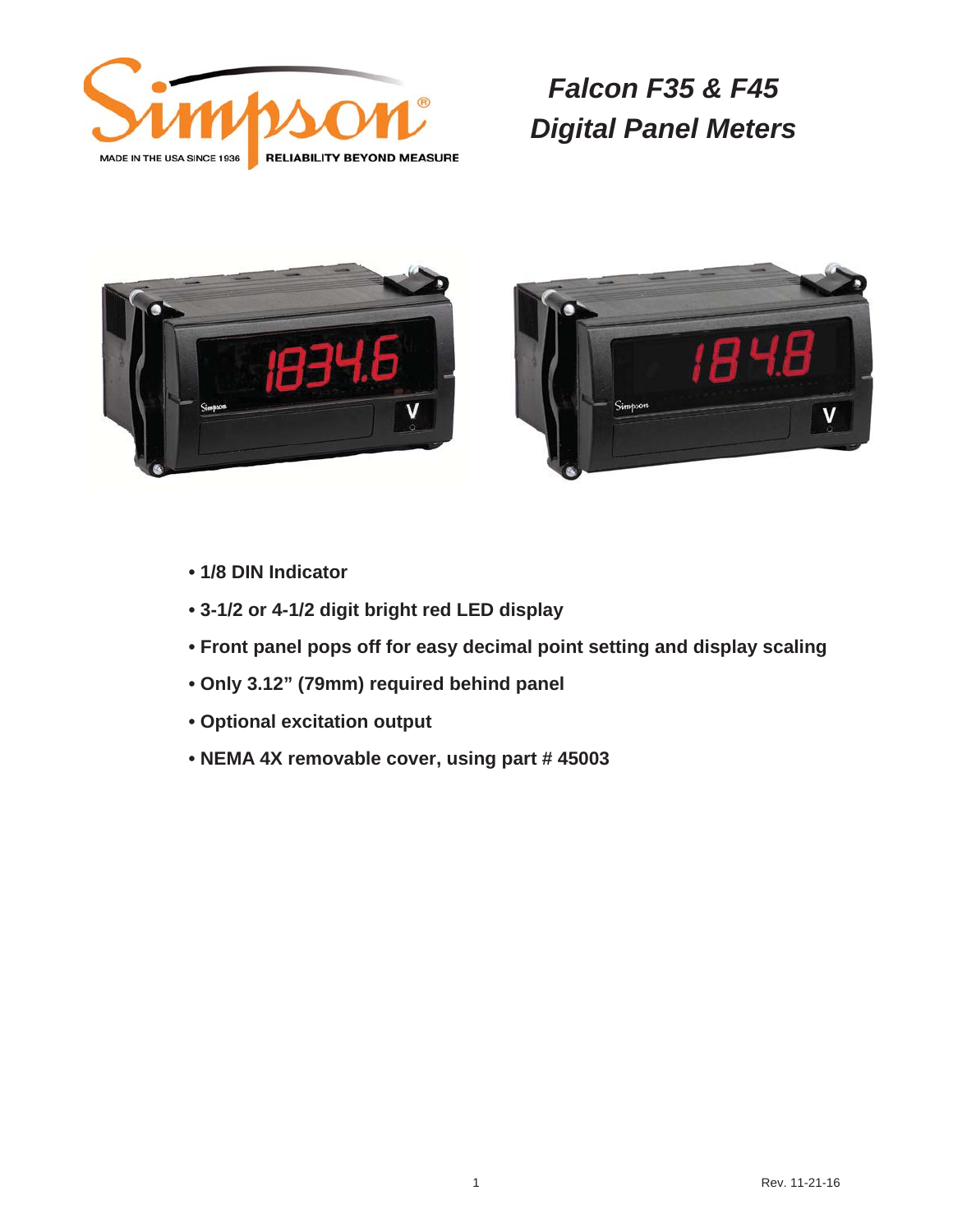

**Ordering Information -**

Falcon Indicators can be configured by making an entry into each section. Example: F35-1-52-0.

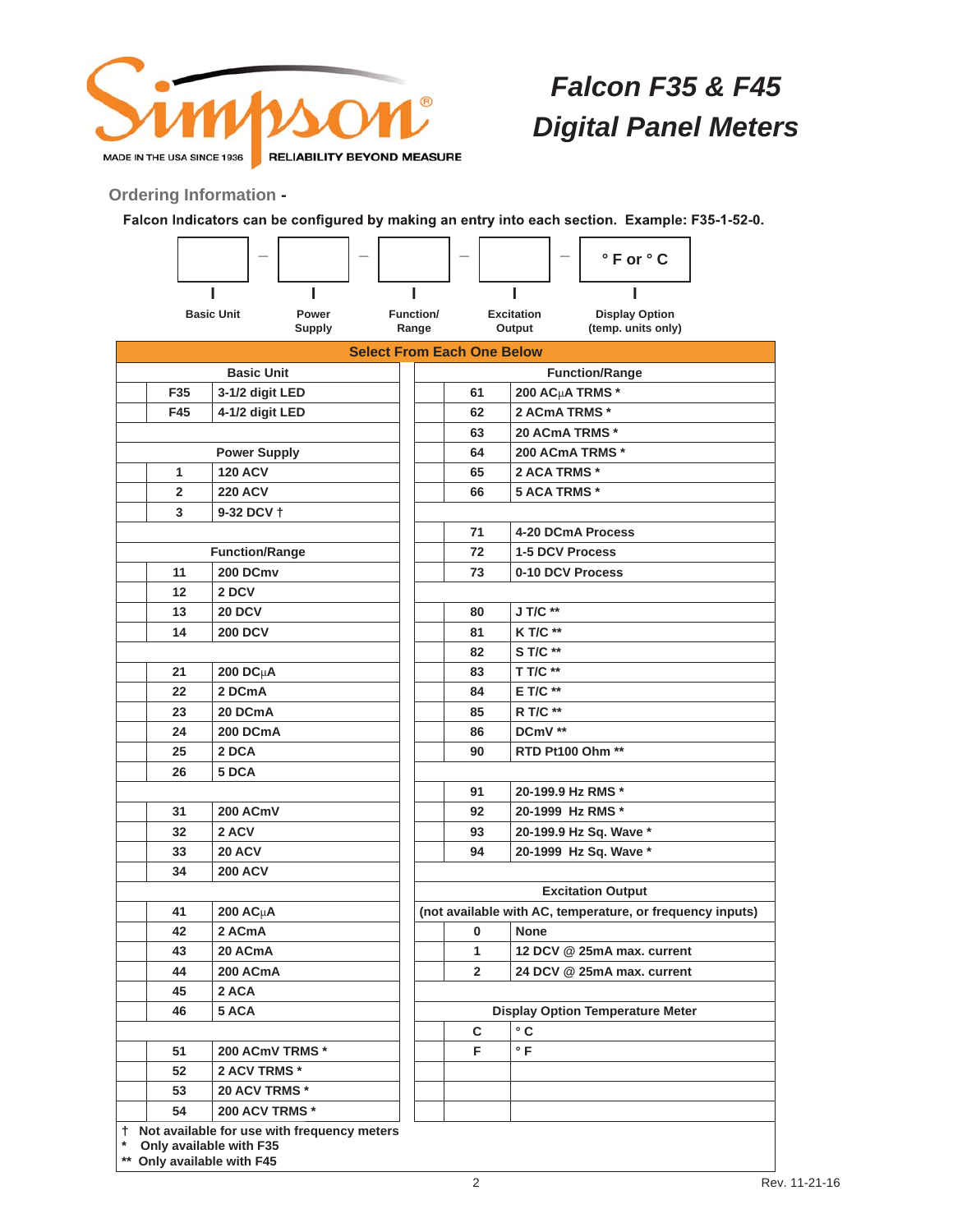

| <b>Specifications</b>                               |                                                                        |  |  |  |  |  |  |
|-----------------------------------------------------|------------------------------------------------------------------------|--|--|--|--|--|--|
|                                                     |                                                                        |  |  |  |  |  |  |
| <b>DISPLAY</b>                                      |                                                                        |  |  |  |  |  |  |
| <b>Type</b>                                         | 7- segment, red LED                                                    |  |  |  |  |  |  |
| Height                                              | $0.56"$ (14.2mm)                                                       |  |  |  |  |  |  |
| <b>Decimal Point</b>                                | User-programmable, internally or on the terminal block                 |  |  |  |  |  |  |
| <b>Overrange Indication</b>                         | Most significant digit $=$ "1"; other digits blank                     |  |  |  |  |  |  |
| <b>Polarity</b>                                     | Automatic, with "-" indication, "+" indication implied                 |  |  |  |  |  |  |
|                                                     |                                                                        |  |  |  |  |  |  |
| <b>POWER REQUIREMENTS</b>                           |                                                                        |  |  |  |  |  |  |
| <b>AC Voltages</b>                                  | 120 or 220VAC, ±10% 50/60Hz                                            |  |  |  |  |  |  |
| <b>DC Voltages</b>                                  | 9-32DCV. ±1%                                                           |  |  |  |  |  |  |
| <b>Power Consumption</b>                            | F35: 3VA, F45: 2VA                                                     |  |  |  |  |  |  |
| <b>ISOLATION</b>                                    | 250V RMS MAX                                                           |  |  |  |  |  |  |
|                                                     |                                                                        |  |  |  |  |  |  |
| <b>ACCURACY @25°C</b>                               |                                                                        |  |  |  |  |  |  |
| F45 DC Process/Voltage                              | $\pm 0.02\%$ of reading $\pm 1$ count                                  |  |  |  |  |  |  |
| F35 DC Process/Voltage                              | $\pm 0.1\%$ of reading $\pm 1$ count                                   |  |  |  |  |  |  |
| <b>F45 DC Current</b>                               | ±0.05% of reading ±1 count                                             |  |  |  |  |  |  |
|                                                     | $2A \pm 5$ counts, $5A \pm 5$ counts                                   |  |  |  |  |  |  |
| <b>F35 DC Current</b>                               | $\pm 0.1\%$ of reading $\pm 1$ count                                   |  |  |  |  |  |  |
|                                                     | $2A \pm 5$ counts, $5A \pm 5$ counts                                   |  |  |  |  |  |  |
| F45 AC Voltage/Current                              | $\pm 0.5\%$ of reading $\pm 35$ counts                                 |  |  |  |  |  |  |
| F35 AC Voltage/Current *                            | ±1% of reading ± 5 counts (50Hz-100Hz)<br>* For TRMS (45 Hz to 1KHz)   |  |  |  |  |  |  |
|                                                     |                                                                        |  |  |  |  |  |  |
| <b>ENVIRONMENTAL</b>                                |                                                                        |  |  |  |  |  |  |
| <b>Operating Temperature</b><br>0 to $55^{\circ}$ C |                                                                        |  |  |  |  |  |  |
| <b>Storage Temperature</b>                          | -10 to $60^{\circ}$ C                                                  |  |  |  |  |  |  |
| <b>Relative Humidity</b>                            | 0 to 85% non-condensing                                                |  |  |  |  |  |  |
| <b>Warm-up Time</b>                                 | Less than 15 minutes                                                   |  |  |  |  |  |  |
|                                                     |                                                                        |  |  |  |  |  |  |
| <b>NOISE REJECTION</b>                              |                                                                        |  |  |  |  |  |  |
| <b>NMRR</b>                                         | F35=50dB, 50/60Hz; F45=60dB, 50/60Hz                                   |  |  |  |  |  |  |
| <b>CMRR</b>                                         | (w/1KΩ unbalanced @ 60Hz) 90dB min.                                    |  |  |  |  |  |  |
|                                                     |                                                                        |  |  |  |  |  |  |
| A TO D CONVERSION                                   |                                                                        |  |  |  |  |  |  |
| <b>Technique</b>                                    | Dual slope integration                                                 |  |  |  |  |  |  |
| Rate                                                | F35=3 samples per second, nominal;                                     |  |  |  |  |  |  |
|                                                     | F45=2.5 samples per second, nominal                                    |  |  |  |  |  |  |
|                                                     |                                                                        |  |  |  |  |  |  |
| <b>MECHANICAL</b>                                   |                                                                        |  |  |  |  |  |  |
| <b>Bezel</b>                                        | 3.78" x 1.89" x .51"                                                   |  |  |  |  |  |  |
| Depth                                               | 2.94"                                                                  |  |  |  |  |  |  |
| <b>Panel Cutout</b>                                 | 3.62" X 1.77"                                                          |  |  |  |  |  |  |
| <b>Case Material</b>                                | 94V-1, UL rated Noryl®                                                 |  |  |  |  |  |  |
| Weight                                              | 9.0oz(255.1g)                                                          |  |  |  |  |  |  |
|                                                     |                                                                        |  |  |  |  |  |  |
| <b>Temperature Coefficient</b>                      |                                                                        |  |  |  |  |  |  |
| F35 AC/TRMS (Voltage/Current)                       | $(\pm 0.1\% \text{ of input } \pm 0.5 \text{ count})$ <sup>o</sup> C   |  |  |  |  |  |  |
| F35 DC (Voltage/Current/Process)                    | $(\pm 0.01\% \text{ of input } \pm 0.05 \text{ count})$ <sup>o</sup> C |  |  |  |  |  |  |
| F45 AC (Voltage/Current)                            | $(\pm 0.05\% \text{ of input } \pm 0.5 \text{ count})$ <sup>o</sup> C  |  |  |  |  |  |  |
| F45 DC Current                                      | $(\pm 0.01\% \text{ of input } \pm 0.1 \text{ count})$ <sup>o</sup> C  |  |  |  |  |  |  |
| F45 DC (Voltage/Process)                            | $(\pm 0.05\% \text{ of input } \pm 0.1 \text{ count})$ <sup>o</sup> C  |  |  |  |  |  |  |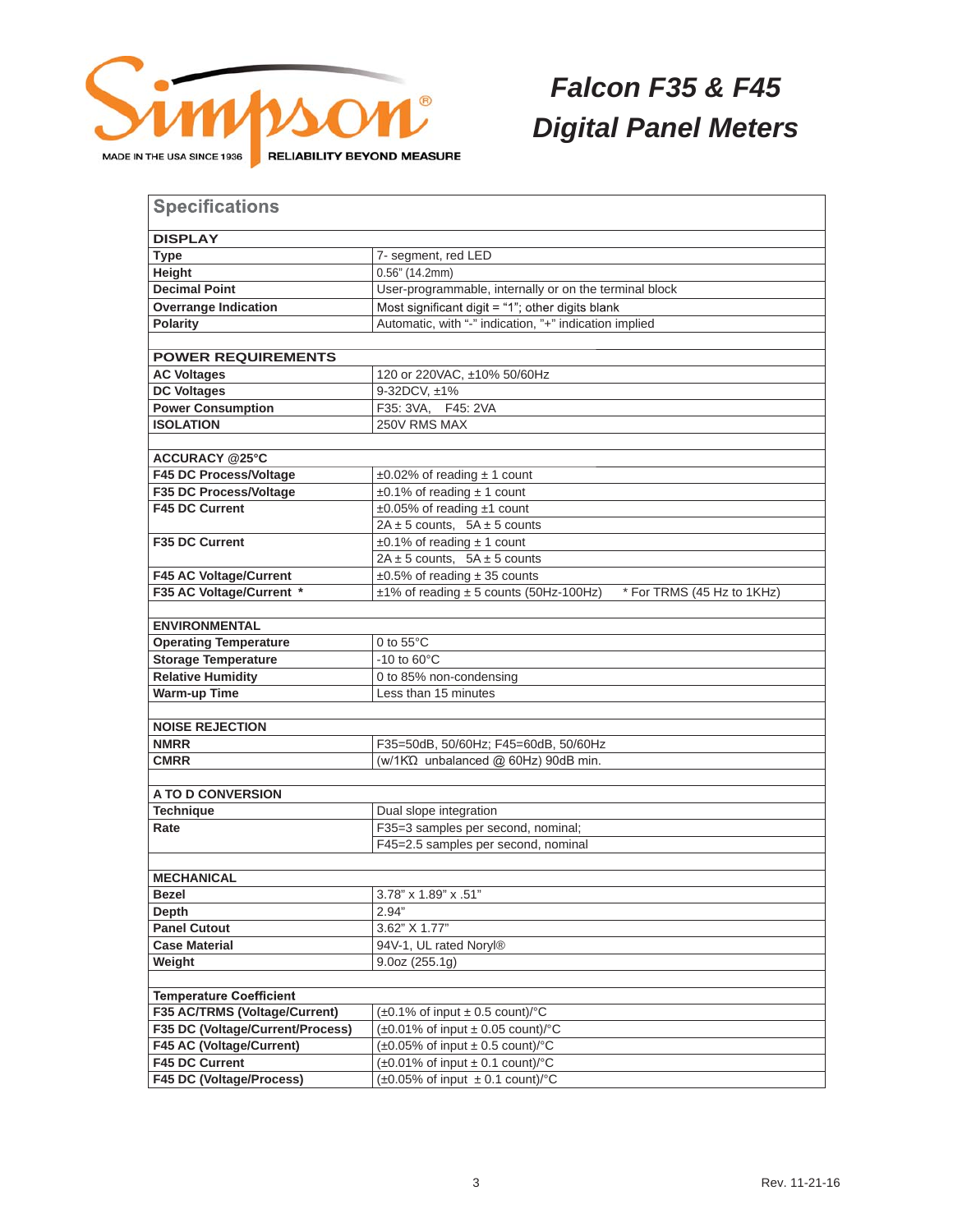

| <b>Specifications for F35 Frequency Meters</b> |                                                                       |  |  |  |  |  |
|------------------------------------------------|-----------------------------------------------------------------------|--|--|--|--|--|
| <b>DISPLAY</b>                                 |                                                                       |  |  |  |  |  |
| <b>Type</b>                                    | 7- segment, red LED                                                   |  |  |  |  |  |
| Height                                         | $0.56"$ (14.2mm)                                                      |  |  |  |  |  |
|                                                |                                                                       |  |  |  |  |  |
| <b>Overrange Indication</b>                    | Most significant digit $=$ "1"; other digits blank                    |  |  |  |  |  |
|                                                |                                                                       |  |  |  |  |  |
| <b>POWER REQUIREMENTS</b>                      |                                                                       |  |  |  |  |  |
| <b>AC Voltages</b>                             | 120 or 220VAC, ±10% 50/60Hz                                           |  |  |  |  |  |
| <b>Power Consumption</b>                       | 2.5VA min./4VA max.                                                   |  |  |  |  |  |
|                                                |                                                                       |  |  |  |  |  |
| <b>ACCURACY @25°C</b>                          |                                                                       |  |  |  |  |  |
| 200 Hz                                         | $\pm 0.2\%$ of input $\pm 0.2$ Hz                                     |  |  |  |  |  |
| 2 KHz                                          | $\pm 0.2\%$ of input $\pm 2$ Hz                                       |  |  |  |  |  |
|                                                |                                                                       |  |  |  |  |  |
| <b>INPUT LEVEL</b>                             | 500mV to 250V RMS at 1.0MΩ impedance                                  |  |  |  |  |  |
|                                                | OR 5V to 24V Square Wave (DCoffset 2V maximum)                        |  |  |  |  |  |
|                                                |                                                                       |  |  |  |  |  |
| <b>Resolution</b>                              | $200Hz = 0.1Hz$                                                       |  |  |  |  |  |
|                                                | $2kHz = 1Hz$                                                          |  |  |  |  |  |
|                                                |                                                                       |  |  |  |  |  |
| <b>ENVIRONMENTAL</b>                           |                                                                       |  |  |  |  |  |
| <b>Operating Temperature</b>                   | 0 to $55^{\circ}$ C                                                   |  |  |  |  |  |
| <b>Storage Temperature</b>                     | $-10$ to $60^{\circ}$ C                                               |  |  |  |  |  |
| <b>Relative Humidity</b>                       | 0 to 85% non-condensing @ 40°C                                        |  |  |  |  |  |
| <b>Temperature Coefficient</b>                 | $(\pm 0.05\% \text{ of input } \pm 0.5 \text{ count})$ <sup>o</sup> C |  |  |  |  |  |
| <b>Warm-up Time</b>                            | Less than 15 minutes                                                  |  |  |  |  |  |
|                                                |                                                                       |  |  |  |  |  |
| <b>CONVERSION</b>                              |                                                                       |  |  |  |  |  |
| <b>Technique</b>                               | Frequency-to-voltage                                                  |  |  |  |  |  |
| Rate                                           | 3 samples per second, nominal                                         |  |  |  |  |  |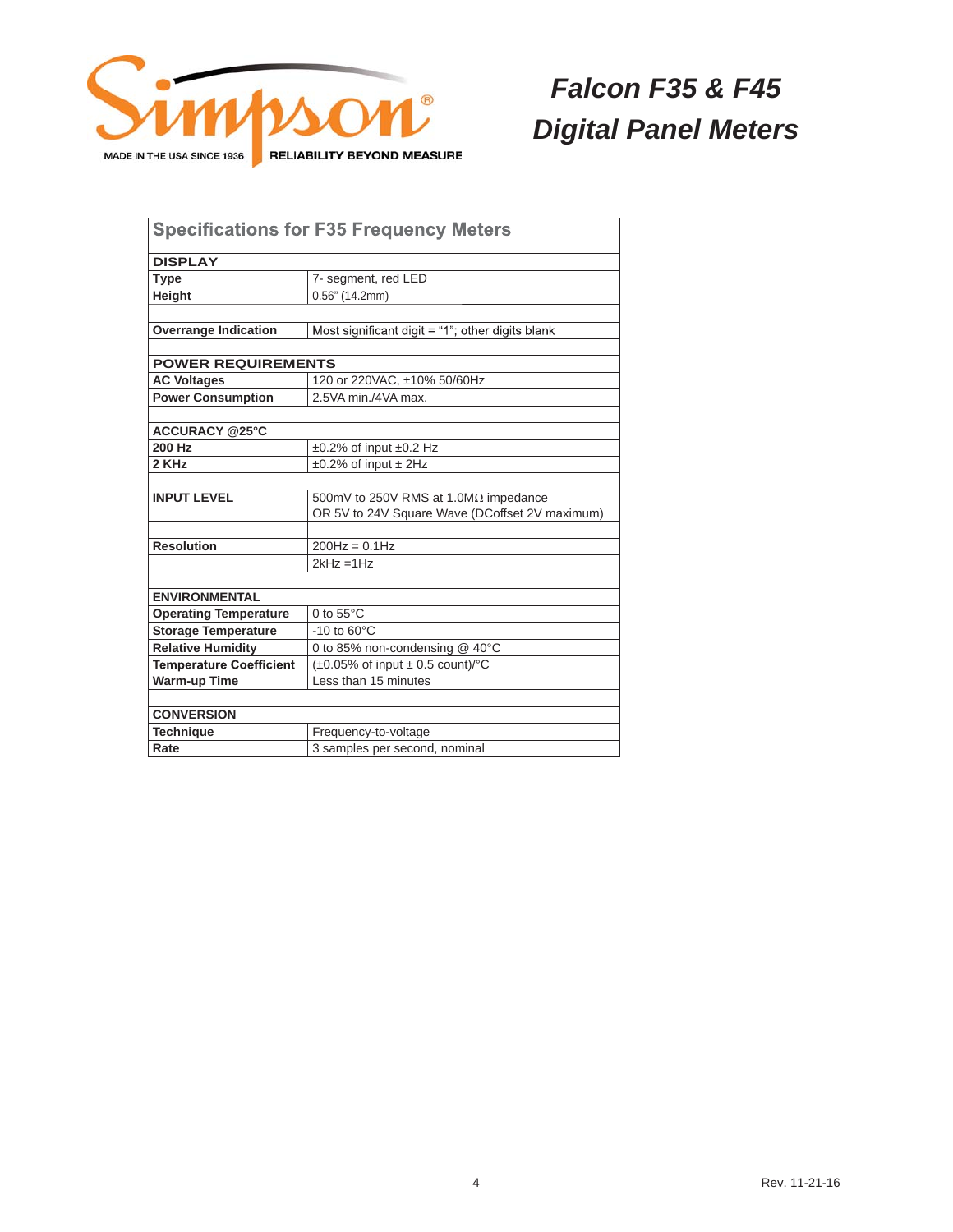

| <b>Specifications for F45 Temperature Meters</b> |                             |                                             |                                                                        |                                                 |  |  |  |
|--------------------------------------------------|-----------------------------|---------------------------------------------|------------------------------------------------------------------------|-------------------------------------------------|--|--|--|
| <b>DISPLAY</b>                                   |                             |                                             |                                                                        |                                                 |  |  |  |
| 7- segment, red LED<br><b>Type</b>               |                             |                                             |                                                                        |                                                 |  |  |  |
| Height                                           |                             |                                             | $0.56"$ (14.2mm)                                                       |                                                 |  |  |  |
| <b>Decimal Point</b>                             |                             |                                             | Jumper-selectable 2-position (corresponding to resolution desired)     |                                                 |  |  |  |
|                                                  |                             |                                             |                                                                        |                                                 |  |  |  |
| <b>Overrange Indication</b>                      |                             |                                             | Most significant digit $=$ "1"; other digits blank                     |                                                 |  |  |  |
| <b>Polarity</b>                                  |                             |                                             | Automatic, with "-" indication, "+" indication implied                 |                                                 |  |  |  |
|                                                  |                             |                                             |                                                                        |                                                 |  |  |  |
| <b>POWER REQUIREMENTS</b>                        |                             |                                             |                                                                        |                                                 |  |  |  |
| <b>AC Voltages</b>                               |                             | 120 or 220VAC, ±10% 50/60Hz                 |                                                                        |                                                 |  |  |  |
| <b>DC Voltages</b>                               |                             | 9-32 DCV, ±1%                               |                                                                        |                                                 |  |  |  |
| <b>Power Consumption</b>                         |                             | 3VA                                         |                                                                        |                                                 |  |  |  |
| <b>ENVIRONMENTAL</b>                             |                             |                                             |                                                                        |                                                 |  |  |  |
| <b>Operating Temperature</b>                     |                             | 0 to $55^{\circ}$ C                         |                                                                        |                                                 |  |  |  |
| <b>Storage Temperature</b>                       |                             | $-10$ to $60^{\circ}$ C                     |                                                                        |                                                 |  |  |  |
| <b>Relative Humidity</b>                         |                             |                                             | 0 to 85% non-condensing                                                |                                                 |  |  |  |
| <b>Warm-up Time</b>                              |                             | Less than 20 minutes                        |                                                                        |                                                 |  |  |  |
| <b>INPUTS</b>                                    |                             |                                             |                                                                        |                                                 |  |  |  |
| Thermocouple                                     |                             | J, K, E, T, R, and S                        |                                                                        |                                                 |  |  |  |
| <b>RTD</b>                                       |                             | Platinum 100 (.00385 alpha), 2, 3 or 4 wire |                                                                        |                                                 |  |  |  |
| <b>Millivolt</b>                                 |                             | ±84mV reading of uncompensated mV           |                                                                        |                                                 |  |  |  |
| Input Impedance                                  |                             | 7M <sub>Ω</sub> (typical)                   |                                                                        |                                                 |  |  |  |
| <b>Conversion Rate</b>                           |                             | 2-1/2 times per second                      |                                                                        |                                                 |  |  |  |
| <b>Open Thermocouple Detection</b>               |                             |                                             | -1 on display, -40nA bias on thermocouple                              |                                                 |  |  |  |
|                                                  |                             |                                             |                                                                        |                                                 |  |  |  |
|                                                  |                             |                                             | <b>Temperature</b>                                                     |                                                 |  |  |  |
| <b>Sensor Type</b>                               | <b>Temperature Range</b>    |                                             | Accuracy                                                               | <b>Resolution</b>                               |  |  |  |
|                                                  | $-200$ to $1000^{\circ}$ C  |                                             |                                                                        | 0.1 or 1 Degree                                 |  |  |  |
| Е                                                | -328 to 1832°F              |                                             |                                                                        |                                                 |  |  |  |
|                                                  | $-200$ to 1200 $^{\circ}$ C |                                             |                                                                        |                                                 |  |  |  |
| J                                                | -328 to 2192°F              |                                             |                                                                        |                                                 |  |  |  |
|                                                  | -200 to 1372°C              |                                             |                                                                        |                                                 |  |  |  |
| K                                                | -328 to 2501°F              |                                             |                                                                        | <b>User Selectable</b><br>1 Degree<br>Automatic |  |  |  |
| -200 to 400°C                                    |                             |                                             | $\pm 0.1\%$ of rdg $\pm 1\degree$ C<br>$\pm 0.1\%$ of rdg $\pm 1.8$ °F |                                                 |  |  |  |
| т                                                |                             |                                             |                                                                        |                                                 |  |  |  |
| -328 to 752°F                                    |                             |                                             |                                                                        |                                                 |  |  |  |
| -200 to 850°C<br><b>RTD Pt 100</b>               |                             |                                             |                                                                        |                                                 |  |  |  |
| -328 to 1562°F                                   |                             |                                             |                                                                        |                                                 |  |  |  |
| -50 to 1768°C<br>R, S                            |                             |                                             |                                                                        |                                                 |  |  |  |
| -58 to 3214°F                                    |                             |                                             |                                                                        |                                                 |  |  |  |
| Voltage Range                                    |                             |                                             | $\pm$ .02% of rdg $\pm$ 1 count                                        | $0.01$ mV                                       |  |  |  |
|                                                  | ±84.00mV                    |                                             |                                                                        |                                                 |  |  |  |
|                                                  | Voltage Range               |                                             |                                                                        |                                                 |  |  |  |
|                                                  | -19.999mV to +84.000mV      |                                             | $\pm$ .02% of rdg $\pm$ 1 count                                        | $0.001$ m $V$                                   |  |  |  |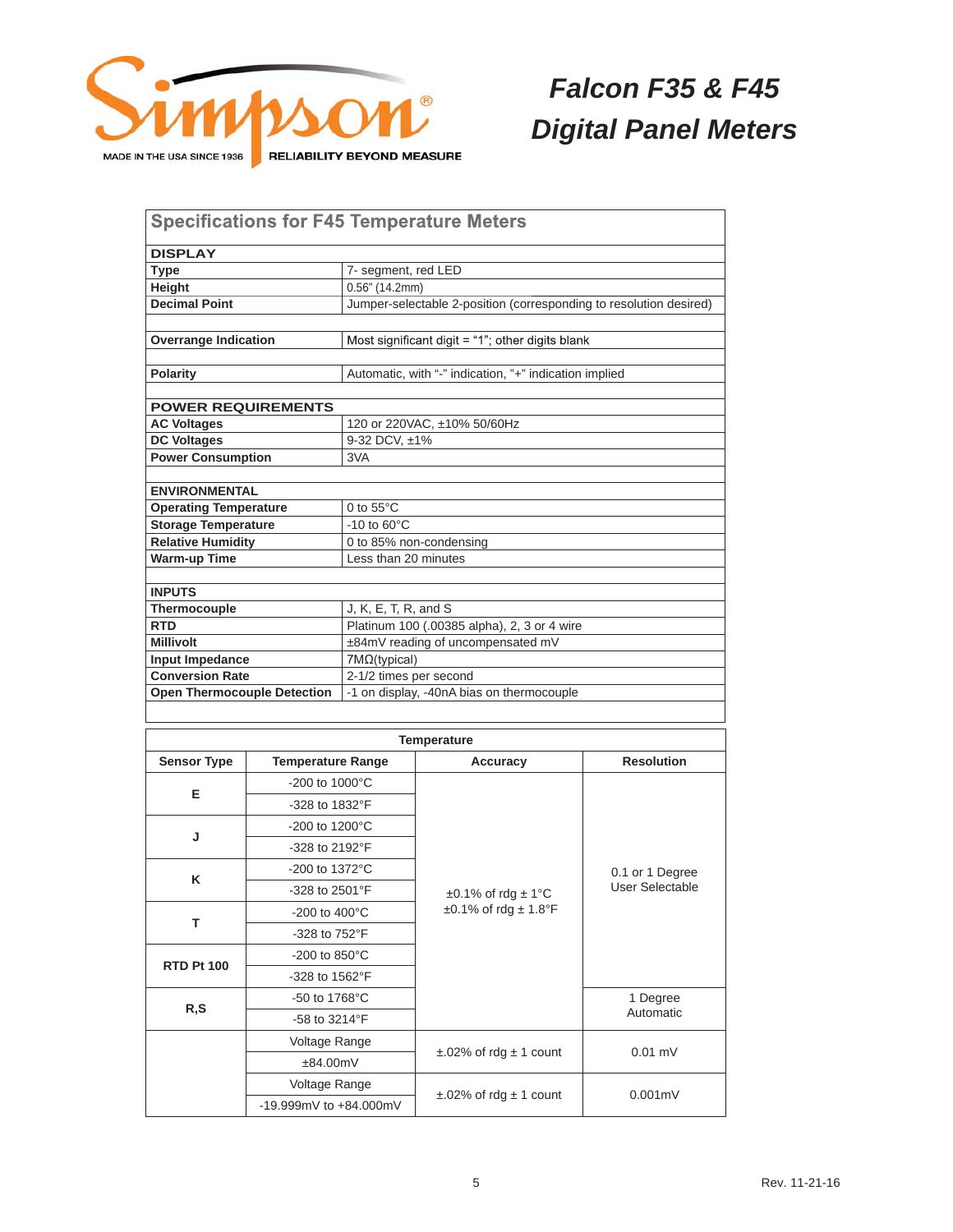

### **Inputs**

| <b>DC Voltage</b> |                    |                    |                    |                    |                               |  |
|-------------------|--------------------|--------------------|--------------------|--------------------|-------------------------------|--|
|                   | F35                |                    | F45                |                    |                               |  |
| Range             | <b>Resolution</b>  | Input<br>Impedance | <b>Resolution</b>  | Input<br>Impedance | <b>Max Input</b><br>(Unfused) |  |
| 200mV             | 100 <sub>µ</sub> V | $>100MEG$          | 10 <sub>µ</sub> V  | >100MEG            | 100V                          |  |
| 2V                | 1mV                | >10MEG             | 100 <sub>µ</sub> V | >10MEG             | 250V                          |  |
| <b>20V</b>        | 10 <sub>m</sub> V  | >10MEG             | 1mV                | $>9.9$ MEG         | 250V                          |  |
| 200V              | 100mV              | >9.9MEG            | 10mV               | >9.8MEG            | 250V                          |  |

| <b>AC TRMS Voltage</b> |                    |                    |                   |                    |                               |  |
|------------------------|--------------------|--------------------|-------------------|--------------------|-------------------------------|--|
|                        | F <sub>35</sub>    |                    | F45               |                    |                               |  |
| Range                  | <b>Resolution</b>  | Input<br>Impedance | <b>Resolution</b> | Input<br>Impedance | <b>Max Input</b><br>(Unfused) |  |
| 200mV                  | 100 <sub>µ</sub> V | >100MEG            | 10 <sub>µ</sub> V | >100MEG            | 100V                          |  |
| 2V                     | 1mV                | $>1$ MEG           | 100 <sub>µ</sub>  | $>1$ MEG           | 250V                          |  |
| <b>20V</b>             | 10mV               | >10MEG             | 1mV               | $>1$ MEG           | 250V                          |  |
| 200V                   | 100mV              | $>9.9$ MEG         | 10mV              | $>1$ MEG           | 250V                          |  |

| <b>DC / AC TRMS Current</b> |                   |                  |             |                    |  |  |
|-----------------------------|-------------------|------------------|-------------|--------------------|--|--|
|                             | <b>Resolution</b> |                  | Voltage     | <b>Max Input</b>   |  |  |
| Range                       | F35               | F45              | <b>Drop</b> | (Unfused)          |  |  |
| $200\mu A$                  | $100\mu A$        | $10\mu A$        |             | 10 <sub>m</sub> A  |  |  |
| 2mA                         | 1µA               | 100µA            |             | 40 <sub>m</sub> A  |  |  |
| 20 <sub>m</sub> A           | $10\mu A$         | 1µA              | 200mV       | 100 <sub>m</sub> A |  |  |
| 200 <sub>m</sub> A          | $100\mu A$        | $10\mu A$        |             | 500 <sub>m</sub> A |  |  |
| 2A                          | 1 <sub>m</sub> A  | $100\mu A$       |             | 2.2A               |  |  |
| 5A                          | 10 <sub>m</sub> A | 1 <sub>m</sub> A |             | 5.2A               |  |  |

| <b>DC Process</b> |                                         |                 |                   |                    |                               |  |
|-------------------|-----------------------------------------|-----------------|-------------------|--------------------|-------------------------------|--|
|                   |                                         | F <sub>35</sub> | F45               |                    |                               |  |
| Range             | Input<br><b>Resolution</b><br>Impedance |                 | <b>Resolution</b> | Input<br>Impedance | <b>Max Input</b><br>(Unfused) |  |
| 4 to 20 mA        | 0.1%                                    | 10 Ohms         | .01%              | 10 Ohms            | 500mV                         |  |
| 1 to 5Vdc         | 0.1%                                    | >10MEG          | .01%              | $>9.9$ MEG         | 10 <sub>V</sub>               |  |
| 0 to $10$ Vdc $ $ | 0.1%                                    | >10MEG          | .01%              | $>9.9$ MEG         | 10 <sub>V</sub>               |  |